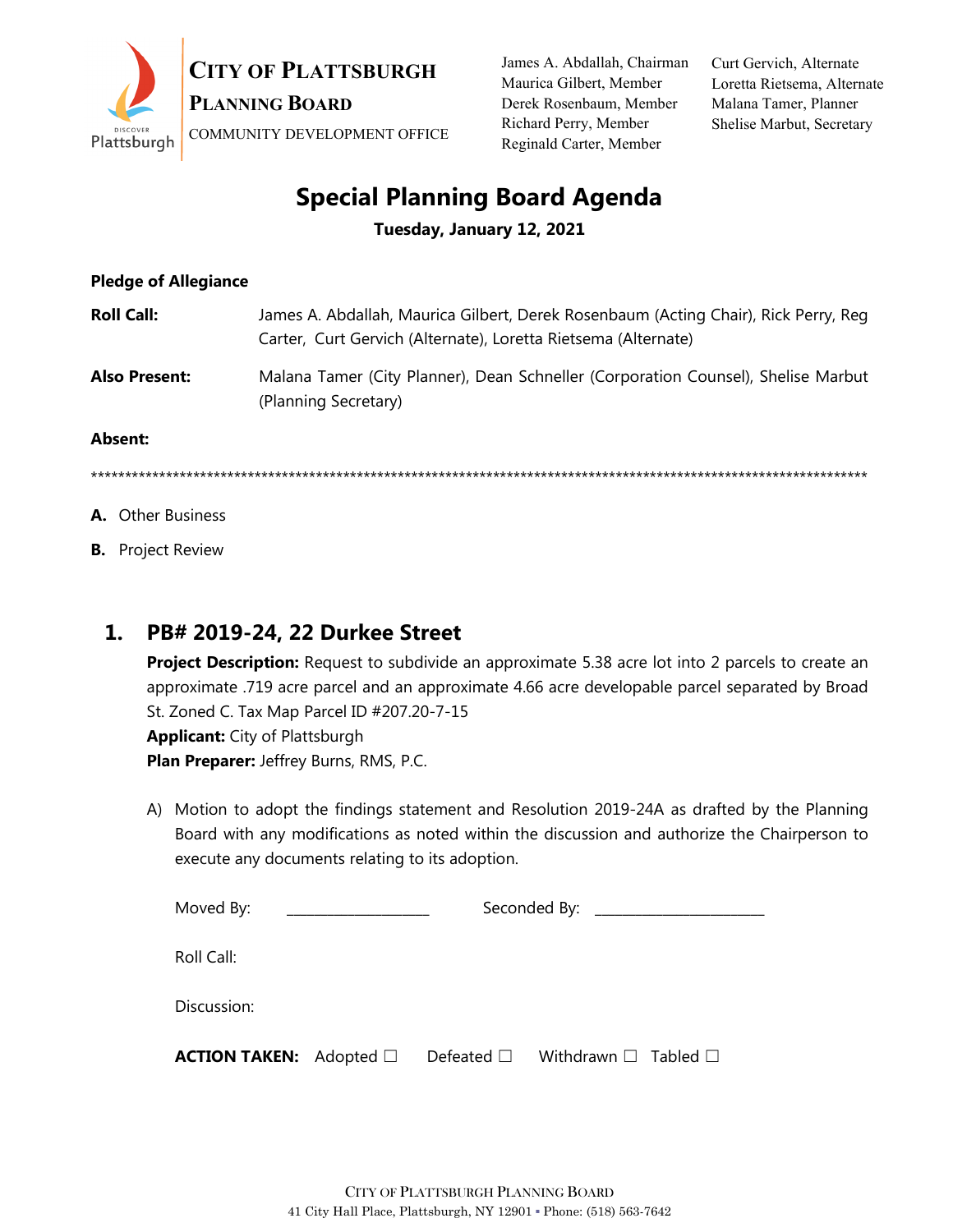B) Motion to adopt resolution 2019-24B to approve the application with any conditions as noted within the discussion and authorizes the Chairperson to execute any documents relating to its adoption.

| Moved By:                           | <u> 1980 - John Stein, mars and de Britannich (b. 19</u> |                                                         |  |
|-------------------------------------|----------------------------------------------------------|---------------------------------------------------------|--|
| Roll Call:                          |                                                          |                                                         |  |
| Discussion:                         |                                                          |                                                         |  |
| <b>ACTION TAKEN:</b> Adopted $\Box$ |                                                          | Defeated $\square$ Withdrawn $\square$ Tabled $\square$ |  |

## **2. PB# 2019-11, 22 Durkee Street PUD Subdivision**

**Project Description:** Request to create a new Planned Unit Development (PUD) by subdividing and amending the boundaries of an existing Planned Unit Development. Zoned C. Tax Map Parcel ID #207.20-7-15

**Applicant:** City of Plattsburgh **Plan Preparer:** Jeffrey Burns, RMS, P.C.

A. Motion to adopt the findings statement and Resolution 2019-11A as drafted by the Planning Board with any modifications as noted within the discussion and authorize the Chairperson to execute any documents relating to its adoption.

|    | Moved By:                                                                                                                                                                                                 | Seconded By: _____________________            |  |  |                                   |
|----|-----------------------------------------------------------------------------------------------------------------------------------------------------------------------------------------------------------|-----------------------------------------------|--|--|-----------------------------------|
|    | Roll Call:                                                                                                                                                                                                |                                               |  |  |                                   |
|    | Discussion:                                                                                                                                                                                               |                                               |  |  |                                   |
|    | <b>ACTION TAKEN:</b> Adopted $\Box$ Defeated $\Box$ Withdrawn $\Box$ Tabled $\Box$                                                                                                                        |                                               |  |  |                                   |
| В. | Motion to adopt resolution 2019-11B to approve the application with any conditions as noted<br>within the discussion and authorizes the Chairperson to execute any documents relating to its<br>adoption. |                                               |  |  |                                   |
|    | Moved By:                                                                                                                                                                                                 | <u> 1980 - Andrea Albert III, martin a bh</u> |  |  | Seconded By: ____________________ |
|    | Roll Call:                                                                                                                                                                                                |                                               |  |  |                                   |
|    | Discussion:                                                                                                                                                                                               |                                               |  |  |                                   |